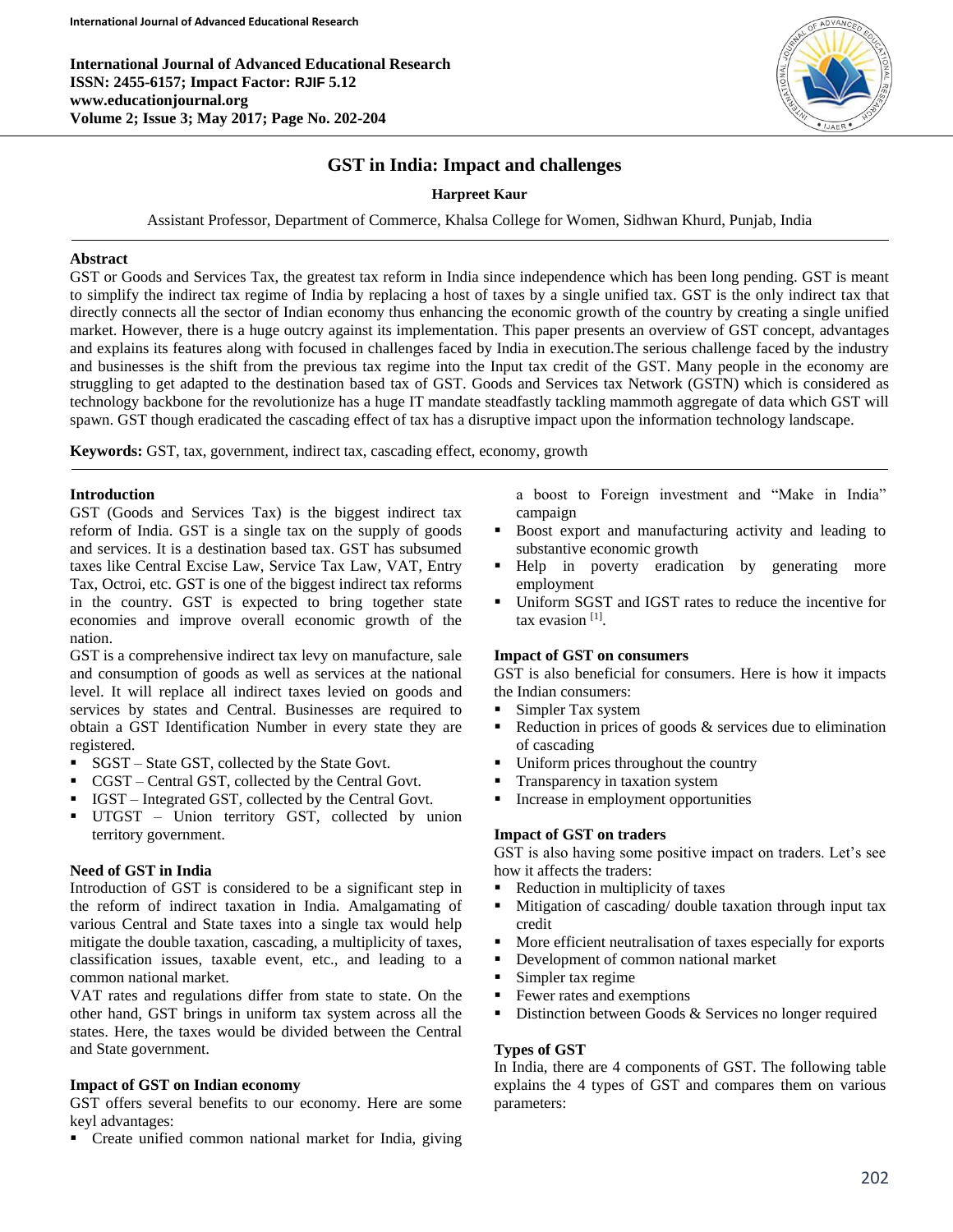|                               | Central GST - CGST                                                                                                                                                 | <b>State GST - SGST</b>                                                    | Union territory GST - UTGST                                                                                                        | Integrated GST - IGST                                                                 |
|-------------------------------|--------------------------------------------------------------------------------------------------------------------------------------------------------------------|----------------------------------------------------------------------------|------------------------------------------------------------------------------------------------------------------------------------|---------------------------------------------------------------------------------------|
| Tax Levied<br>By              | <b>Central Government</b>                                                                                                                                          | <b>State Government</b>                                                    | Union territory Government                                                                                                         | Combined levy, collected<br>by Central Government                                     |
| Taxes that it<br>will replace | Service tax, excise duty, countervailing<br>duty (CVD), special additional duty<br>(SAD), Additional duties of excise(ADE).<br>and any other indirect central levy | entry tax, entertainment<br>tax, purchase tax, Octroi,<br>taxes on lottery | VAT, sales tax, luxury tax, VAT, sales tax, luxury tax, entry<br>tax, entertainment tax, purchase<br>tax, Octroi, taxes on lottery | Central sales tax (CST)                                                               |
| Applicability                 | Supplies within a state                                                                                                                                            | Supplies within a state                                                    | Supplies within a union territory                                                                                                  | Interstate supplies and<br>import                                                     |
| Input Tax<br>Credit           | Against CGST and IGST                                                                                                                                              | Against SGST and IGST                                                      | Against UTGST and IGST                                                                                                             | Against CGST, SGST and<br>IGST                                                        |
| <b>Tax Revenue</b><br>Sharing | Central government                                                                                                                                                 | State government                                                           | Union territory government                                                                                                         | Shared between state and<br>central governments                                       |
| Exemption<br>Limit            | Rs 20 lakh annual turnover                                                                                                                                         | Rs 20 lakh annual turnover                                                 | Rs 20 lakh annual turnover                                                                                                         | Exemption limit not<br>defined                                                        |
| Scheme                        | Composition The dealer may use the benefit of turnover<br>of Rs 50 lakh                                                                                            | The dealer may use the<br>benefit of turnover of Rs<br>50 lakh             | The dealer may use the benefit<br>of turnover of Rs 50 lakh                                                                        | Composition Scheme is<br>not available in this regard                                 |
| Free<br><b>Supplies</b>       | CGST is applicable on free supplies                                                                                                                                | SGST is applicable on free<br>supplies                                     | UTGST is applicable on free<br>supplies                                                                                            | IGST is applicable on free<br>supplies                                                |
| Registration                  | Not applicable till the turnover exceeds Rs<br>20 lakh                                                                                                             | Not applicable till the<br>turnover exceeds Rs 20<br>lakh                  | Not applicable till the turnover<br>exceeds Rs 20 lakh                                                                             | Registration is necessarily<br>mandatory if supply is<br>made outside the states. [2] |

**Table 1**

### **Challenges**

The Goods and Services tax after its process of implementation have affected the businesses to a large extent in the filing of GST returns and other compliances within three months after it subsumes all central and state tax levies. The working capital block exporters will face the problem arena in which they need to pay for the Goods and Services tax in order to seek refunds. Companies in the economy need to keep track the frequent rate change by the government thereby incorporating the same in their internal structure of the company in a timely manner. In order to claim the credit arises from the GST, all companies need to have GST registration irrespective of whether it has branched or offices situated thereon. In this scenario there paves the way for limitation in the seamless flow of credit which is rightfully due to the assesse. The GST registration in turn will increase the compliance burden on the company. This is due to the reason that for each registration we need to file three returns a month which means 36 returns a year per state. And moreover there are three annual compliances so 39 compliances per state. Here it is very difficult for small businesses as they do not encompass enough man power to file so many returns.

#### **1. Oppression of the GSTN portal**

The divergent havoc that industry experts, tax consultants and small business owners are striving with is the overloading of the GSTN portal, with most of them coerced to file returns early morning or late night to refrain from facing slow processing of details on the portal [3].

### **2. Counterfactual data in the error report**

There have been instances of the error reports depicting details of some other client, when the GSTN portal generated error reports aftermath of the upload of details by the taxpayers.

# **3. More-than-conventional time in spawning of error reports**

According to industry experts, the more than conventional

time in generation of error reports can be as high as 24 hours, which develop a lag in exhalation of refunds, generating a lot of frustration among the GSTN users.

#### **4. Glitches in numbers inclusive of decimals**

According to a tax expert interfaced by the media house, taxpayers have also face difficulties in entering their utilization credit, if the amount is in decimals. "For example, for a credit of Rs 100.85, the system is not securing utilization of Rs 0.85, due to which the taxpayers are not able to avail utilization of credit for other taxes such as SGST".

# **5. Deferment of GST deadline causing refunds to get stuck**

According to the report, exporters have mentioned their refunds under GST getting stuck due to extension of GSTR-1 deadline. "Most refunds are being asserted by exporters. For instance, an exporter has a refund claim of Rs 100 crore. With the deferment of filing deadlines for GST returns, especially GSTR-1, the kickback process is also stuck".

#### **6. Switch in business software**

Most businesses adopt accounting software or ERPs for filing tax returns which have excise, VAT, and service tax already incorporated in them. The transition to GST will crave businesses to modify their ERPs, too; either by upgrading the software or by purchasing new GST-compliant software. This will edge to increased costs of buying new software and training employees on how to use it. Clear Tax is the first company in India to barrage ready-to-use GST software. It is currently available at reduced prices for SMEs, to assist them to transit to GST to smoothly. In order to supinely the pain of the people, it doesn't crave to update the extant software and provide free services for first 3 months.

# **7. Increase in operating costs**

Most small businesses in India do not employ tax professionals, and have traditionally preferred to pay taxes and file returns on their own in order to save costs. However, they